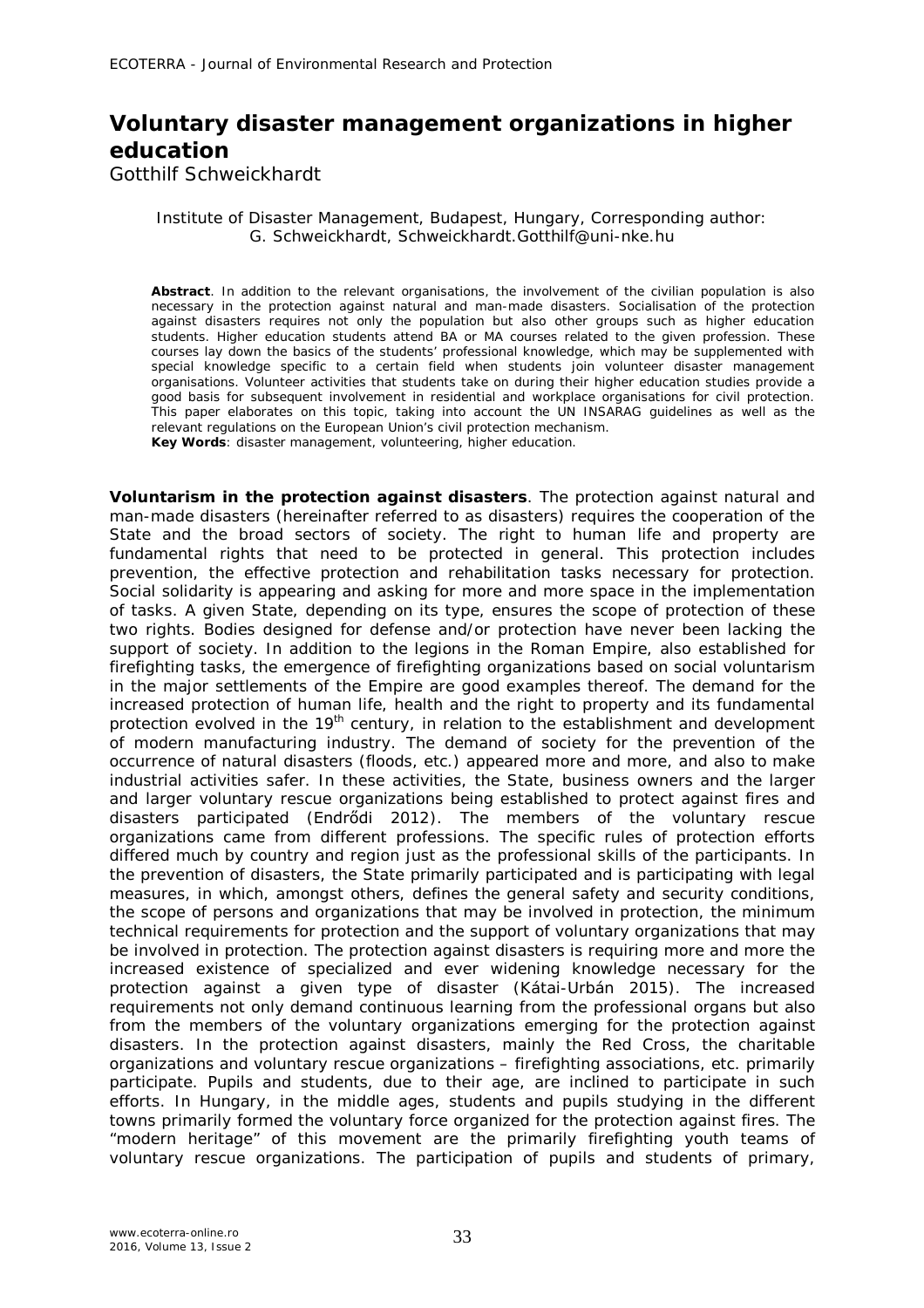secondary and tertiary education in voluntary rescue organizations contributes to the social expansion of protection against disasters.

**Volunteering in education**. One part of the resupply of those involved in disaster management are students participating in higher education. Students in higher education institutions are in a stage of mental development when they can decide independently and recognize the importance of the activities necessary for the security of society. Using this, voluntary disaster management organizations may be established amongst students in higher education. The involvement of students can be based on two main factors. Students of higher education institutions, established in certain regions, come from, on the one hand, from those living in the region, also meaning that the tasks of prevention, response to and the rehabilitation of disasters occurring in the region equally affect the majority of students.

The students during their voluntary activities get to know the main elements of protection against disasters, and take into account such knowledge in their jobs after obtaining their qualifications. Following their qualification, students participating in such activities can actively get involved in the work voluntary rescue organizations established in their communities, and so, the continuous resupply of these organizations is ensured. Last but not least, former students may also mean the resupply for different organizations designed for the protection against disasters. Students finishing their higher education have the latest theoretical knowledge in their specialized fields, which can be well utilized in some areas of protection against disasters. The organizational frameworks involving students are outlined by the INSARAG Guidelines issued in 2015, the "DECISION No. 1313/2013/EU OF THE EUROPEAN PARLIAMENT AND OF THE COUNCIL of 17 December 2013 on a Union Civil Protection Mechanism" and "COMMISSION IMPLEMENTING DECISION of 16 October 2014 laying down the rules for the implementation of Decision No. 1313/2013/EU of the European Parliament and of the Council on a Union Civil Protection Mechanism and repealing Commission Decisions 2004/277/EC, Euratom and 2007/606/EC, (2014/762/EU)".

The aforementioned regulations provide an opportunity for voluntary students not to prepare themselves for the full spectrum of protection. In addition, by establishing voluntary organizations - modules - the type of the higher education institution has to be taken into account. For example, students pursuing engineering studies can be trained to operate technical equipment, while in the case of the students studying communication, their training and their future use can be arranged to participate in crisis communication. On this basis, it is not necessary that the entire team of volunteers participate in the protection actions against a disaster. It is possible that small groups are involved in the execution of tasks in turns in the entire duration of protection against a disaster. Of course, it is necessary to acquire basic knowledge to be learnt by any entity, to which different specific knowledge can be added. In the European Union, faculty and student exchange programs (Erasmus, etc.) existing in the field of higher education are also very suitable to increase the efficiency of protection against disasters. The regulation of voluntarism, solidarity in the European Union support the participation of young people in voluntary activities. Students participating in an exchange program are also eligible to participate in the work of a voluntary organization of a particular higher education institution. Experience gained and learnt there may be passed on after return, thereby helping to increase the safety and security of the sending country. Disaster management BSc and MSc students of the National University of Public Service are trained for protection against disasters. The BSc students of disaster management have established their voluntary disaster management organization (Schweickhardt & Teknős 2015). During their training, the all-round system of protection has been defined in the field of both natural and industrial disasters. A highlighted area of their studies is to learn about the scope of rules in connection with accidents involving hazardous materials. The students acquire special natural science knowledge (Dobor 2014). If, in the framework of the ERASMUS program, members of voluntary rescue organizations also apply for such specialization in disaster management in Hungary, they can participate with great safety